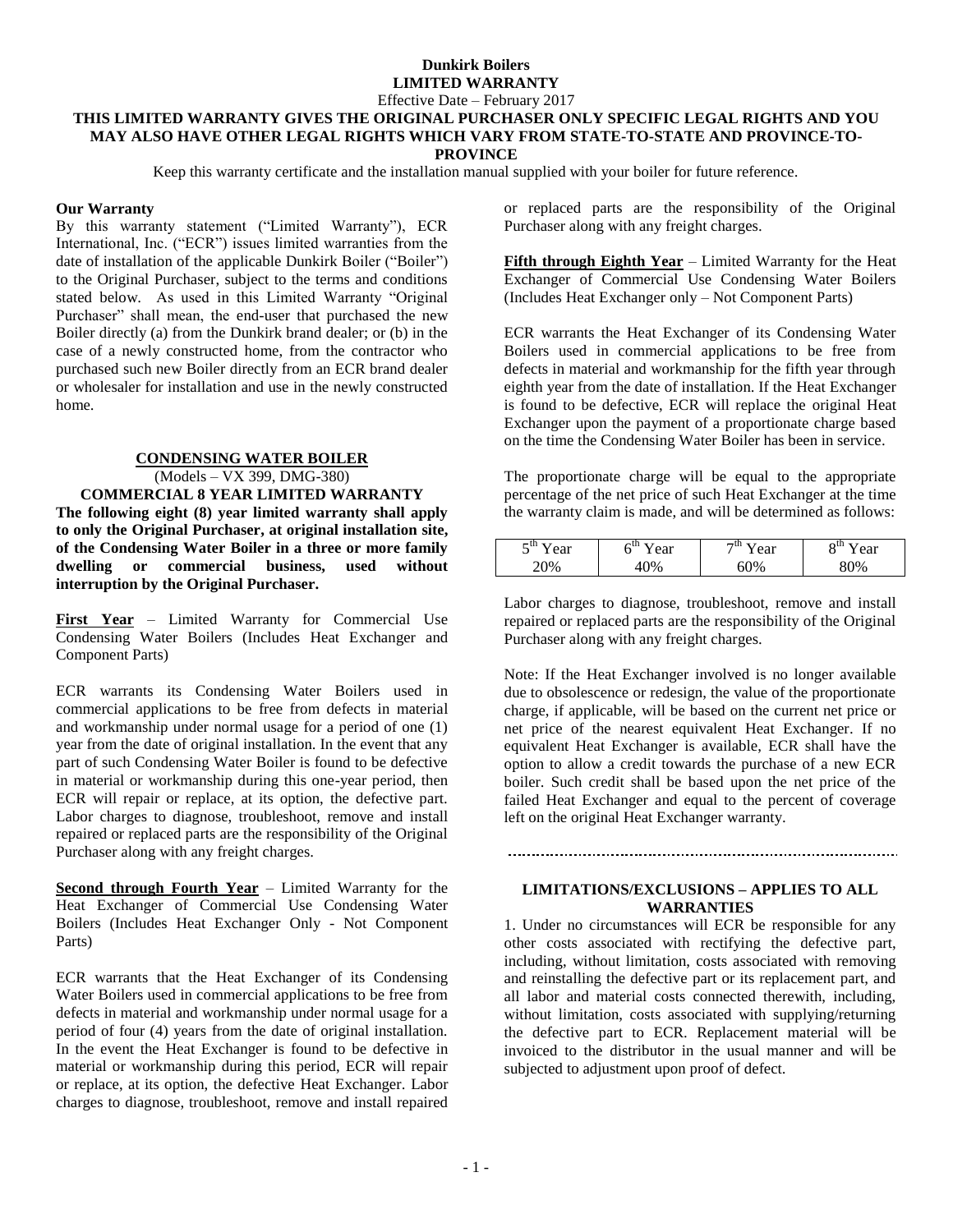#### **Dunkirk Boilers LIMITED WARRANTY** Effective Date – February 2017

## **THIS LIMITED WARRANTY GIVES THE ORIGINAL PURCHASER ONLY SPECIFIC LEGAL RIGHTS AND YOU MAY ALSO HAVE OTHER LEGAL RIGHTS WHICH VARY FROM STATE-TO-STATE AND PROVINCE-TO-PROVINCE**

Keep this warranty certificate and the installation manual supplied with your boiler for future reference.

2. The Limited Warranty covers only the Heat Exchanger for the second through the last warranted year from date of original installation. All other component parts furnished by ECR, but purchased from other manufacturers, shall be limited to their warranties, if any.

3. This Limited Warranty will not be applicable if the Boiler is (i) used or operated over its rated capacity; (ii) installed for uses other than for residential or commercial use, as specified by the applicable warranty; (iii) not maintained in accordance with ECR's recommendation or accepted good practice as determined by industry standards; or (iv) subjected to unauthorized alteration.

4. This Limited Warranty in no way can be considered as a guarantee of workmanship of an installer or repairman connected with the installation or repair of the Boiler or as imposing on ECR liability of any nature for unsatisfactory performance as a result of faulty workmanship in the installation or service of the Boiler, which liability is hereby expressly disclaimed.

5. This Limited Warranty will not be applicable if the Boiler has been damaged as a result of being improperly installed, serviced or operated, including, without limitation, operated with insufficient water (dry fire); allowed to freeze; improper water conditions or subjected to flood conditions.

6. In order for this Limited Warranty to be effective (i) the Boiler must have been assembled/installed in strict compliance with installation instructions furnished with the Boiler by ECR; and (ii) the Boiler sections must not have been damaged during shipment and installation.

7. The furnishing of replacement parts under the terms of this Limited Warranty will apply to the original warranty period and will not serve to extend such period.

8. ECR shall not be liable for any damages, defaults or delays in performance under this Limited Warranty caused by any contingency beyond its control, including, without limitation, a shortage or reduced supply of energy or raw materials, freezing, flood, fire, wind or lightning.

9. ECR is in no way liable for any damages that may result from (i) the failure of external wiring, piping, or other attachments and accessory products not integral with the Boiler; (ii) installation, service or operation that is not in compliance with all applicable federal, state and provincial laws or regulations; (iii) misapplication or the use of the Boiler for purposes other for which it was designed; or (iv) the use of parts not supplied or designated by ECR.

10. The remedy for breach of this Limited Warranty is expressly limited to the repair or replacement of any part found to be defective under conditions of normal use, and the remedy for breach of this Limited Warranty, statutory duty or by reason of tort (including, without limitation, negligence) does not extend to liability for incidental, special or consequential damages or losses, such as loss for the use of the material, inconvenience or loss of time. The maximum liability of ECR in connection with the sale of this product shall not in any case exceed the price of the part claimed to be defective, or the price of the Boiler if the entire Boiler is claimed to be defective. ECR EXPRESSLY DISCLAIMS AND EXCLUDES ANY AND ALL LIABILITY IN TORT AND CONTRACT FOR CONSEQUENTIAL OR INCIDENTAL DAMAGES FOR BREACH OF ANY EXPRESS OR IMPLIED WARRANTY. **Please Note: Some States do not allow the exclusion or limitation of incidental or consequential damages, so the above limitation or exclusion may not apply to you.**

11. For all sales not subject to the Magnuson-Moss Warranty Act or Provincial consumer protection legislation, as applicable, there are no implied warranties of merchantability and/or fitness for any particular purpose all of which are hereby specifically disclaimed. For all other sales, all implied warranties of merchantability and/or fitness for any particular purpose are limited in duration to the period of this Limited Warranty. This Limited Warranty is the complete and exclusive statement of warranty terms. **Please Note: Some States do not allow limitations on how long an implied warranty lasts, so the above limitation may not apply to you.**

12. ECR warranties shall apply to the original purchaser at the time of the original installation, used without interruption. Warranties are non-transferable.

### **MISCELLANEOUS**

The Magnuson-Moss Warranty Act applies to "consumer" sales as contrasted with "commercial" sales. A consumer sale is one to a buyer for personal, family or household purposes and not for the purpose of resale.

By "implied warranties" we mean ones the law presumes to have been given by the seller even though they are not set out in writing.